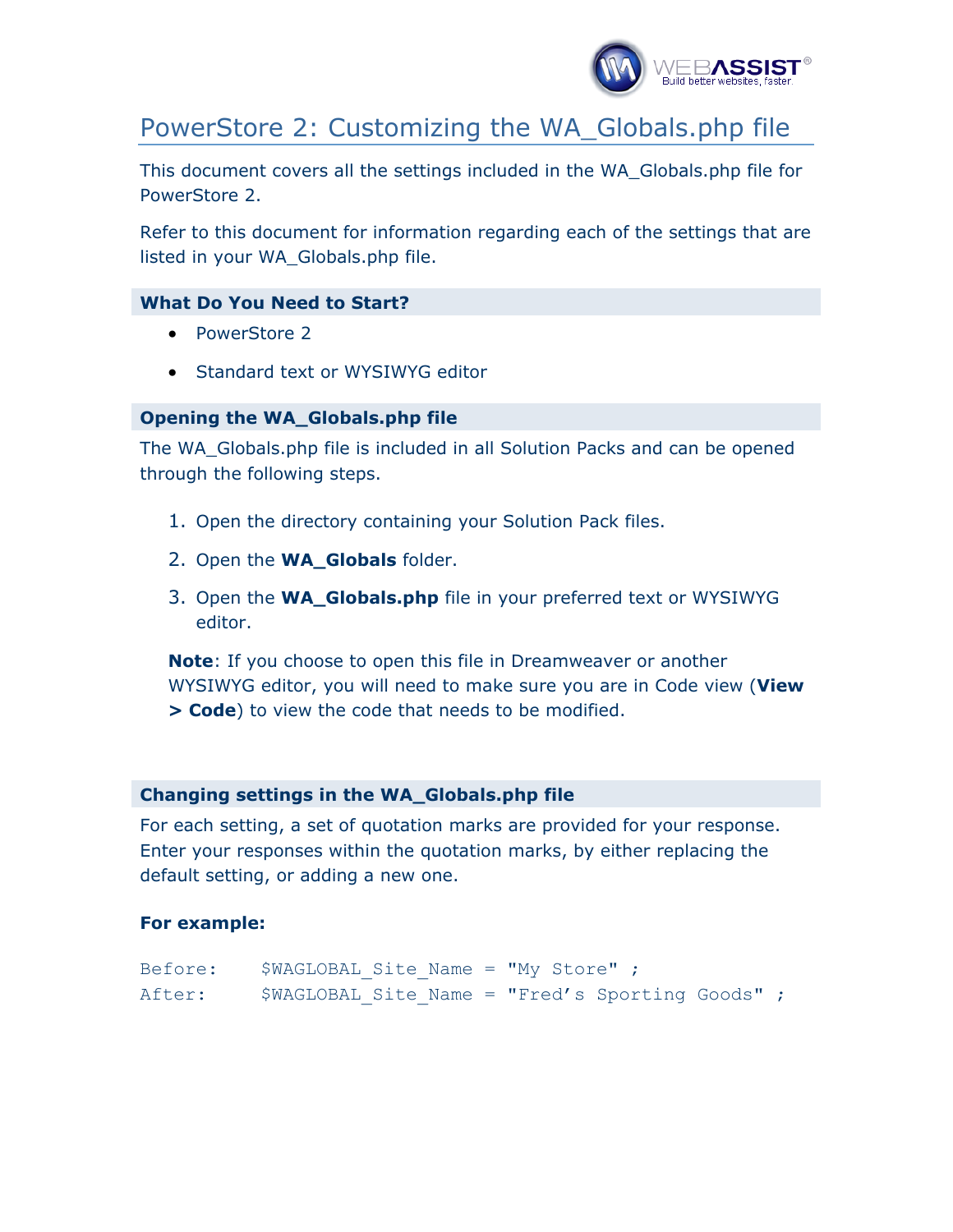## **Server Settings**

For implementing certain functionality, you must provide information regarding your server.

```
$WAGLOBAL Root URL = "" ;
```
• Enter the full http:// or https:// path to your site, including a closing "/".

```
Example: 
$WAGLOBAL_Root_URL = "http://your-blue-sky.com/"
```

```
$WAGLOBAL_localRoot = "" ;
```
• Enter the path to your Solution Pack files relative to your root folder of your testing server. *Example:*  If my Solution Pack files on my testing server are located in C:\inetpub\wwwroot\yourbluesky, my local root path would be:

\$WAGLOBAL\_localRoot = "/yourbluesky/"

**Note**: If you are not using a testing server, simply leave a "/" within the quotation marks.

```
$WAGLOBAL_remoteRoot = "" ;
```
• Enter the path to the Solution Pack files relative to your site root, including a closing "/".

**Note**: If your Solution Pack files are stored at your site root, simply leave a "/" within the quotation marks.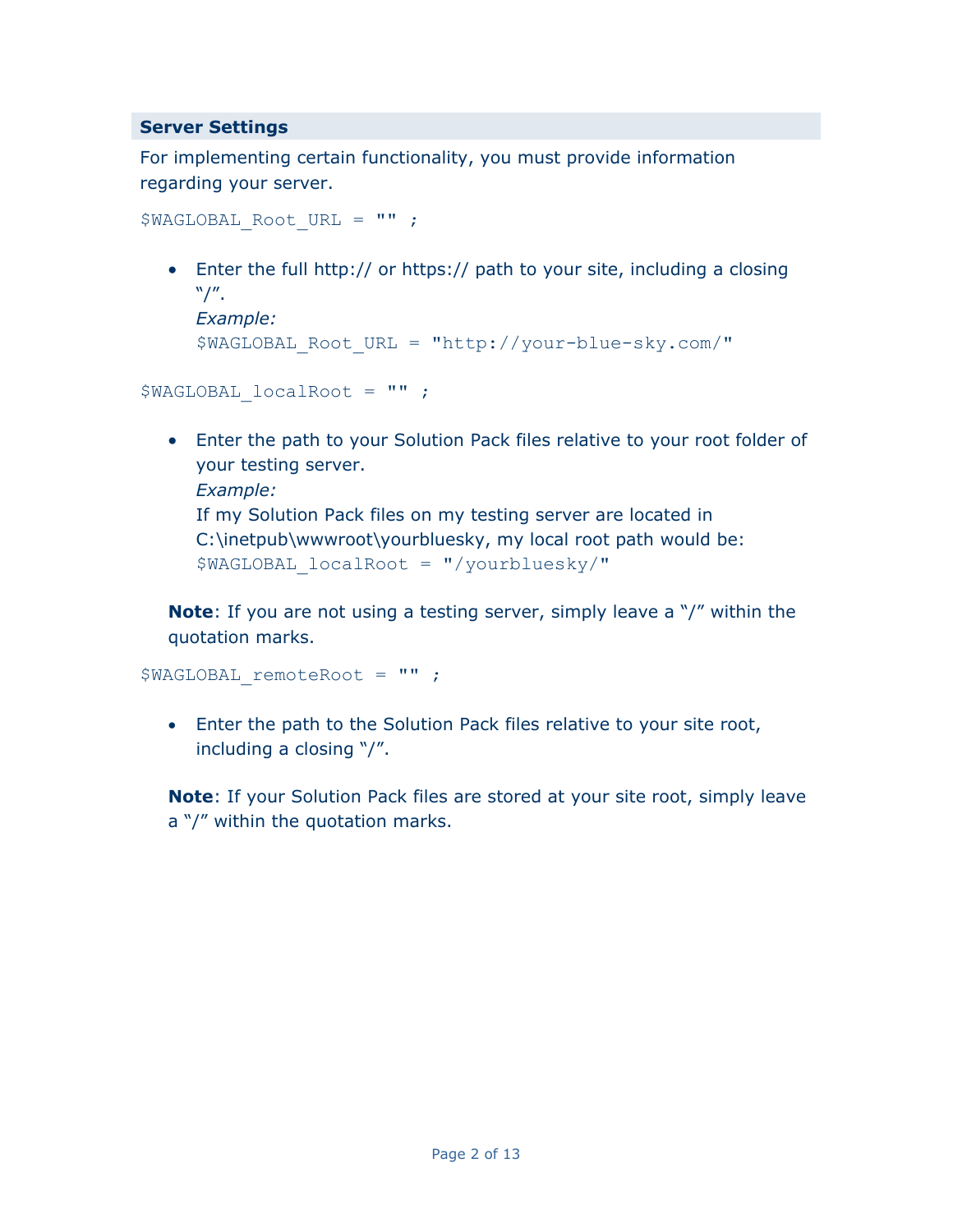#### **Generic Settings**

\$WAGLOBAL\_Site\_Name = "" ;

• Enter the name of your store. This is used in various locations such as on the Order Confirmation page.

#### **Google Map settings**

The PowerStore Solution Pack contains an About Us page containing a Google map that displays, and provides directions to, your store's location.

```
$WAGLOBAL_Address = "";
```
• Enter the street address of your store's location.

```
$WAGLOBAL_City = "";
```
• Enter the city your store is located in.

```
$WAGLOBAL_State = "";
```
• Enter the state your store is located in.

```
$WAGLOBAL_Zip = "";
```
• Enter your store's zip/postal code.

\$WAGLOBAL\_Country = "";

• Enter the country your store resides in.

```
$WAGLOBAL_GoogleAPIKey = "";
```
• Enter the Google map API key that you had generated from Google. For instructions on accomplishing this, see the *[Obtaining your Google](http://www.webassist.com/go/howto/google_map_api) [map API Key](http://www.webassist.com/go/howto/google_map_api)* How To.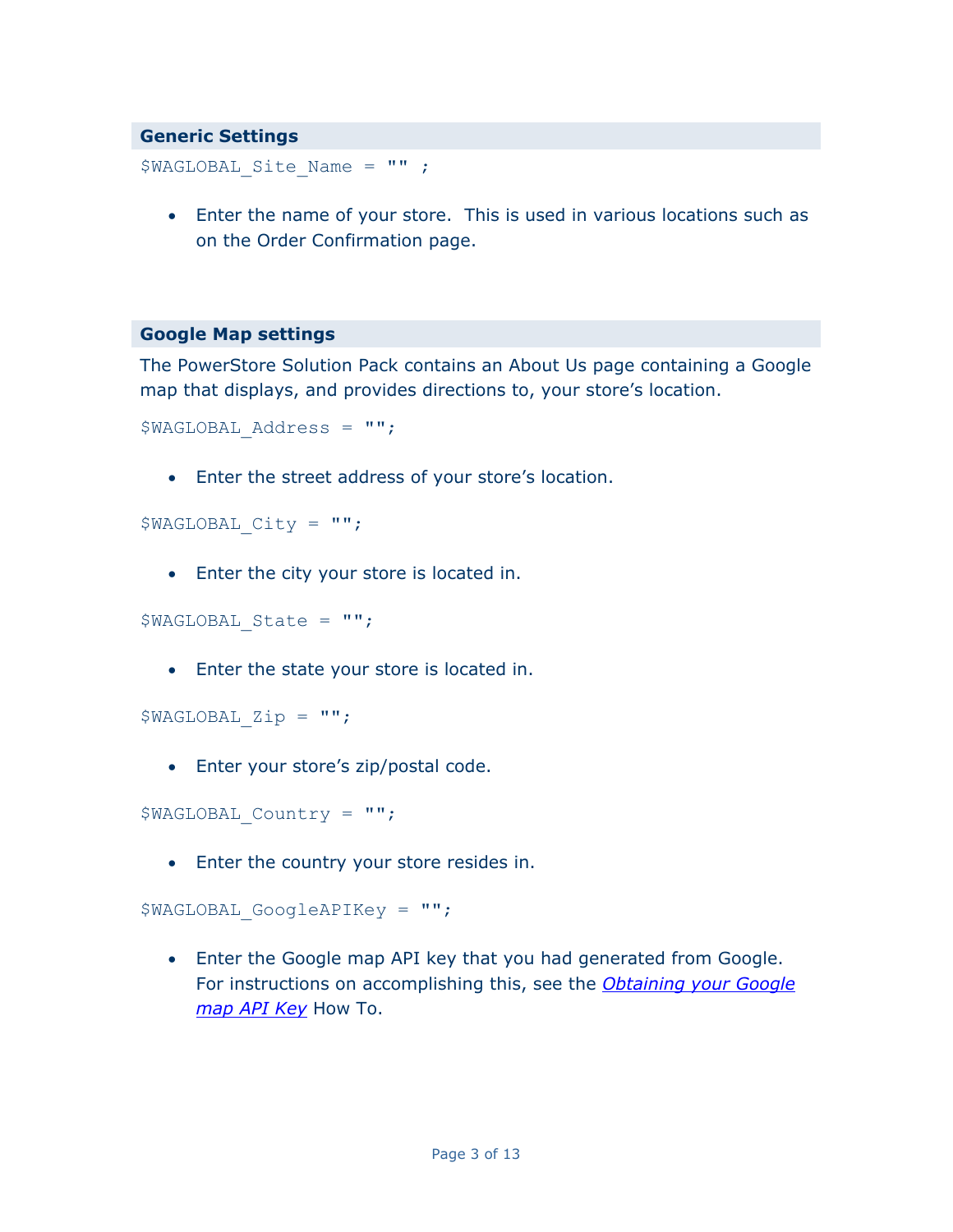## **Shipping Settings**

The PowerStore Solution Pack includes the ability to calculate shipping rates through one of three different shipping providers: UPS, USPS, and FedEx.

[Click here for instructions for signing up and obtaining the necessary account](http://www.webassist.com/go/howto/usps_signup)  [settings for USPS](http://www.webassist.com/go/howto/usps_signup).

```
$WAGLOBAL Shipping Enabled = false;
```
• If you intend to include shipping fees that are calculated through the USPS API, change 'false' to 'true'.

## **Specify your Shipping Provider**

```
$WAGLOBAL_Shipping = 1;
```
- Specify the shipping provider you wish to use for shipping your products. Use the following key as a reference.
	- $-$  UPS =  $1*$
	- $-$  FedEx  $= 2$
	- $-$  USPS  $=$  3

\*Based on popularity, UPS has been specified by default.

## **UPS Settings**

```
$WAGLOBAL_UPS_Account = "";
```
• Enter your UPS Account details.

\$WAGLOBAL\_UPS\_Password = "";

• Enter your UPS account password.

\$WAGLOBAL UPS AccessKey = "";

• Enter the UPS Access Key provided to you by UPS.

```
$WAGLOBAL_UPS_ShipperNo = "";
```
• Enter the Shipper Number provided to you by UPS.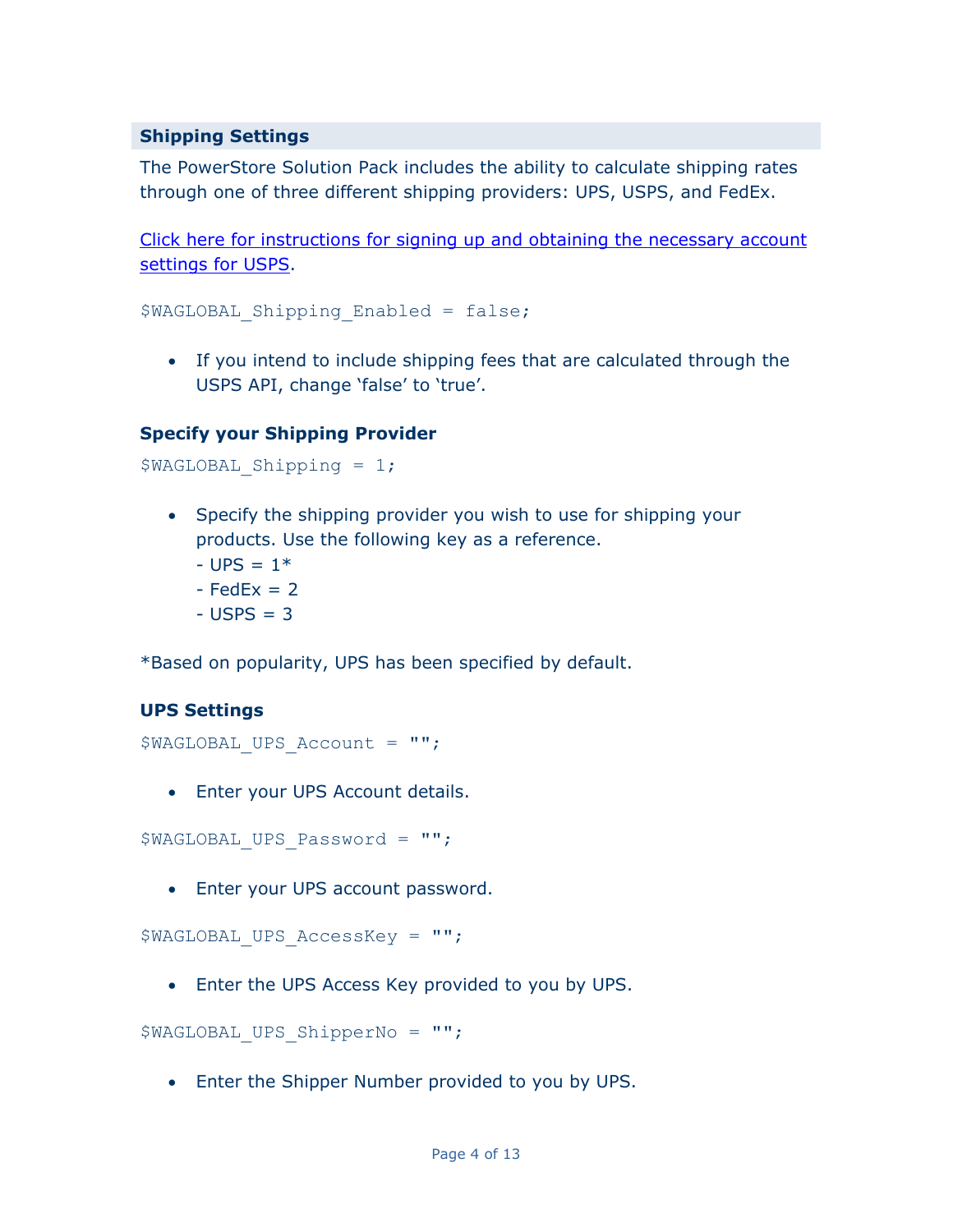\$WAGLOBALS UPS ShipType = "";

• Enter your preferred domestic shipping service based on the key at the bottom of the WA\_Globals.php file.

\$WAGLOBALS\_UPS\_IntShipType = "";

• Enter your preferred international shipping service based on the key at the bottom of the WA\_Globals.php file.

**Note**: This service option is only used when shipping to customers outside of the country your business operates in. By default, 'WorldWide Express' is specified.

## **USPS Settings**

\$WAGLOBAL USPS User = "";

• Enter the username you received from USPS after signing up for API access.

```
$WAGLOBAL USPS Server =
"http://testing.shippingapis.com/ShippingAPITest.dll";
```
• After contacting USPS to go live with your store, enter the live URL that you will receive from them.

```
$WAGLOBAL_USPS_ShipType = "";
```
• Enter your preferred domestic shipping service based on the key at the bottom of the WA\_Globals.php file.

\$WAGLOBAL\_USPS\_IntShipType = "";

Enter your preferred international shipping service based on the key at the bottom of the WA\_Globals.php file.

**Note**: This service option is only used when shipping to customers outside of the country your business operates in. By default, 'Economy (Surface) Parcel Post' is specified.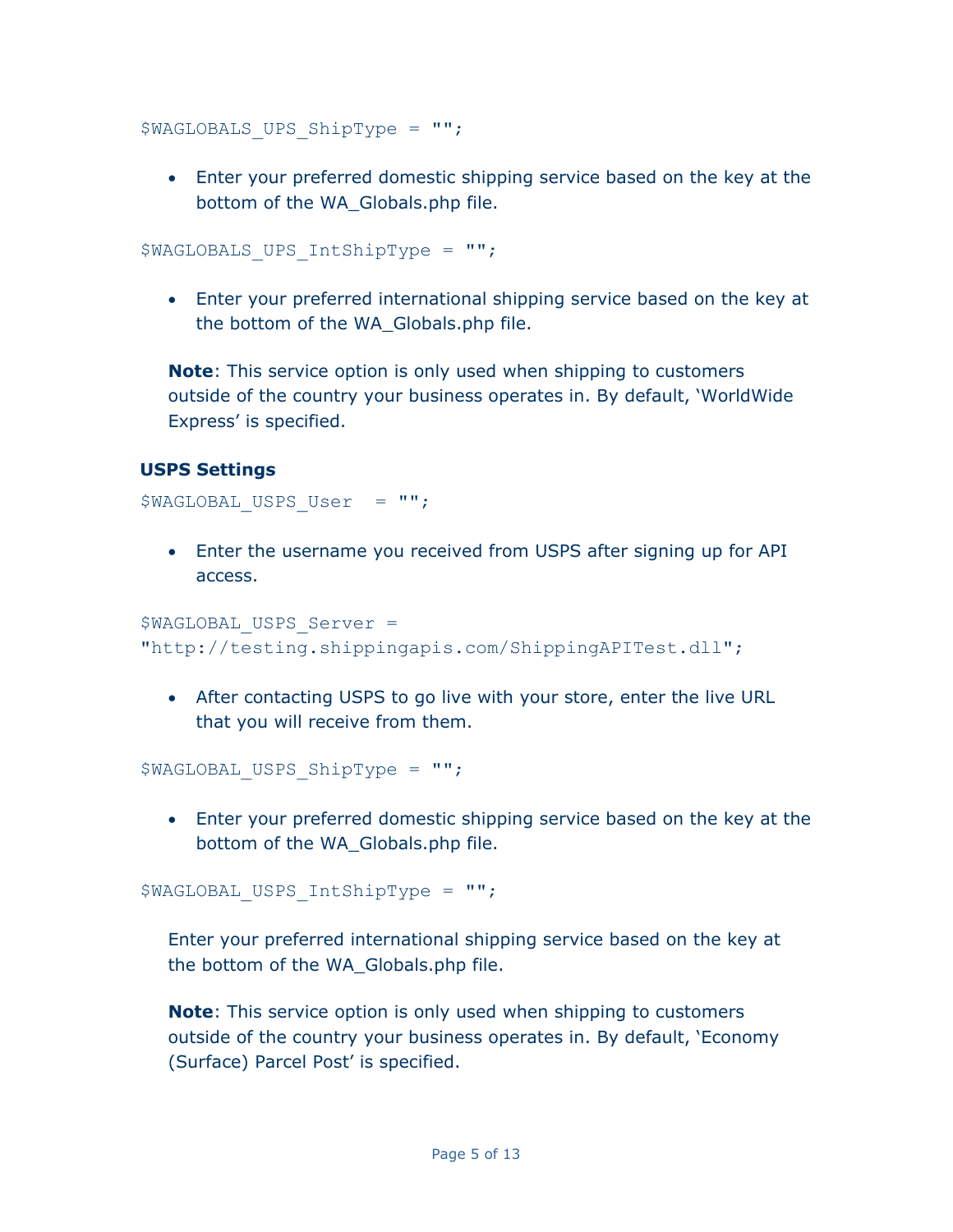## **FedEx**

```
$WAGLOBAL FedEx Account = "";
```
• Enter the FedEx account name you received from FedEx.

```
$WAGLOBAL FedEx Meter = "";
```
• Enter your FedEx Meter number that you have obtained from FedEx.

```
$WAGLOBAL_FedEx_ShipType = "";
```
• Enter your preferred domestic shipping service based on the key at the bottom of the WA\_Globals.php file.

\$WAGLOBAL\_FedEx\_IntShipType = "";

• Enter your preferred international shipping service based on the key at the bottom of the WA\_Globals.php file.

**Note**: This service option is only used when shipping to customers outside of the country your business operates in. By default, 'International Priority' is specified.

## **Payment Gateway Settings**

PowerStore 2 allows you to choose from two different payment gateways to handle credit card purchases on your website, PayPal and Authorize.net.

```
Click here for instructions for signing up for PayPal Website Payments Pro.
```

```
$WAGLOBAL Test Mode = true;
```
- If this value is set to 'true' you can test your purchase process without sending any information to the payment gateway.
- If this value is set to 'false' all transactions go through the payment gateway. If you intend to use a payment gateway, and are ready to go live, you must change this to 'false'. This setting should also be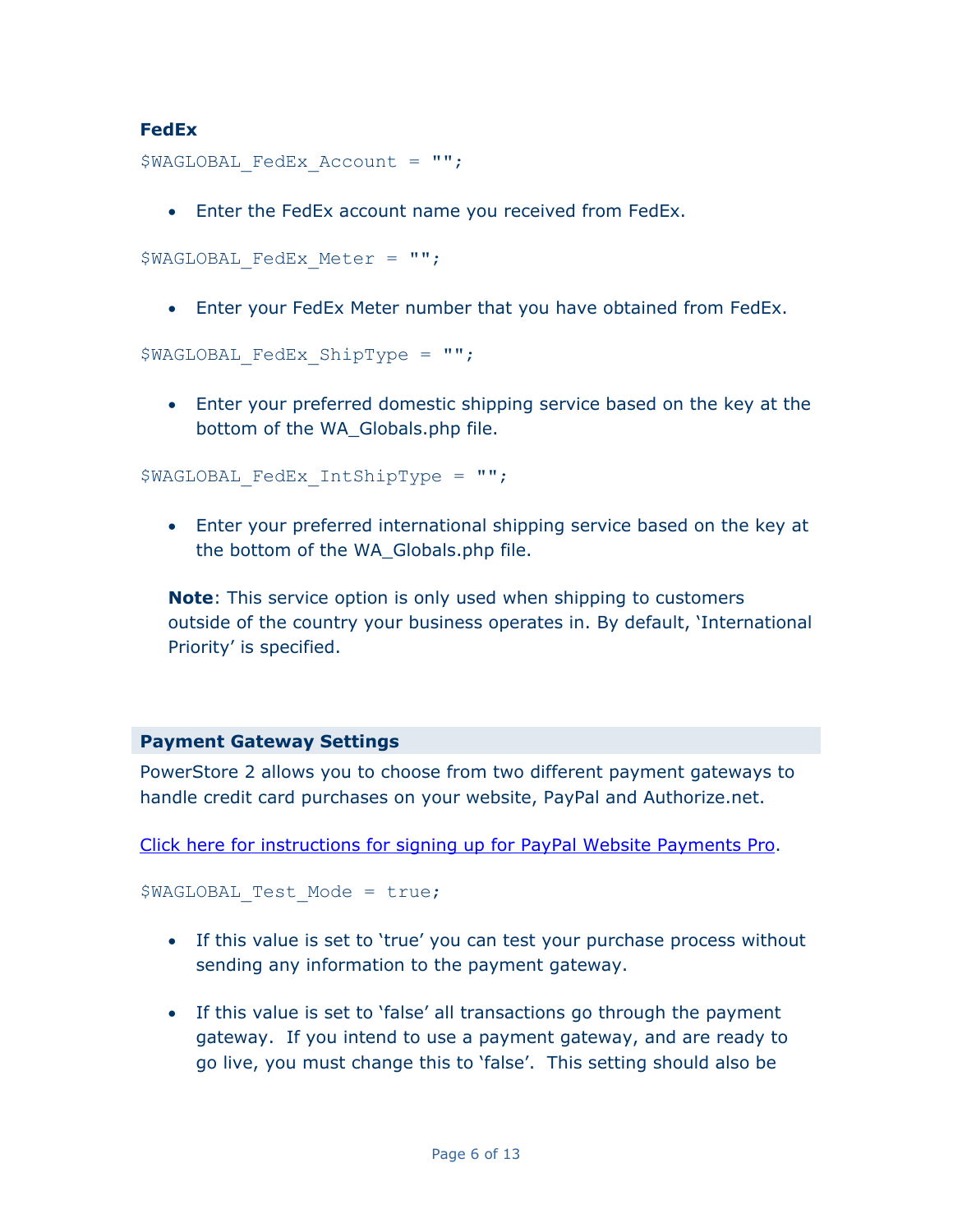'false' if you are planning on using your payment gateway's sandbox to test transactions.

## **Specify your Payment Gateway**

```
$WAGLOBAL Gateway = 1;
```
- Specify the payment gateway you wish to use for processing purchases. Use the following key as a reference..
	- $-$  PayPal  $= 1$
	- $-$  Authorize.net = 2

# **PayPal Settings**

```
$WAGLOBAL_Paypal_User = "";
```
• Enter your PayPal username.

```
$WAGLOBAL_Paypal_Password = "";
```
• Enter your PayPal password.

```
$WAGLOBAL_Paypal_Signature = "";
```
• Enter the PayPal API signature.

```
$WAGLOBAL_Paypal_Sandbox = "false";
```
- Set this value to 'false' if you are ready to make real purchases on your site. The PayPal\_User, PayPal\_Password, and PayPal\_Signature settings must be in reference to your live PayPal merchant account.
- Set this to 'true' if you intend to use the PayPal testing sandbox to process test transactions before going live. The PayPal\_User, PayPal\_Password, and PayPal\_Signature settings must be in reference to your PayPal SandBox Business account.

**Note**: This is not the same as the Test Mode value listed above, as this sends details to the PayPal testing API, and will process as a real transaction without any exchange of money. For more information see the *[Using the PayPal testing Sandbox](http://www.webassist.com/go/howto/paypal_sandbox)* How To.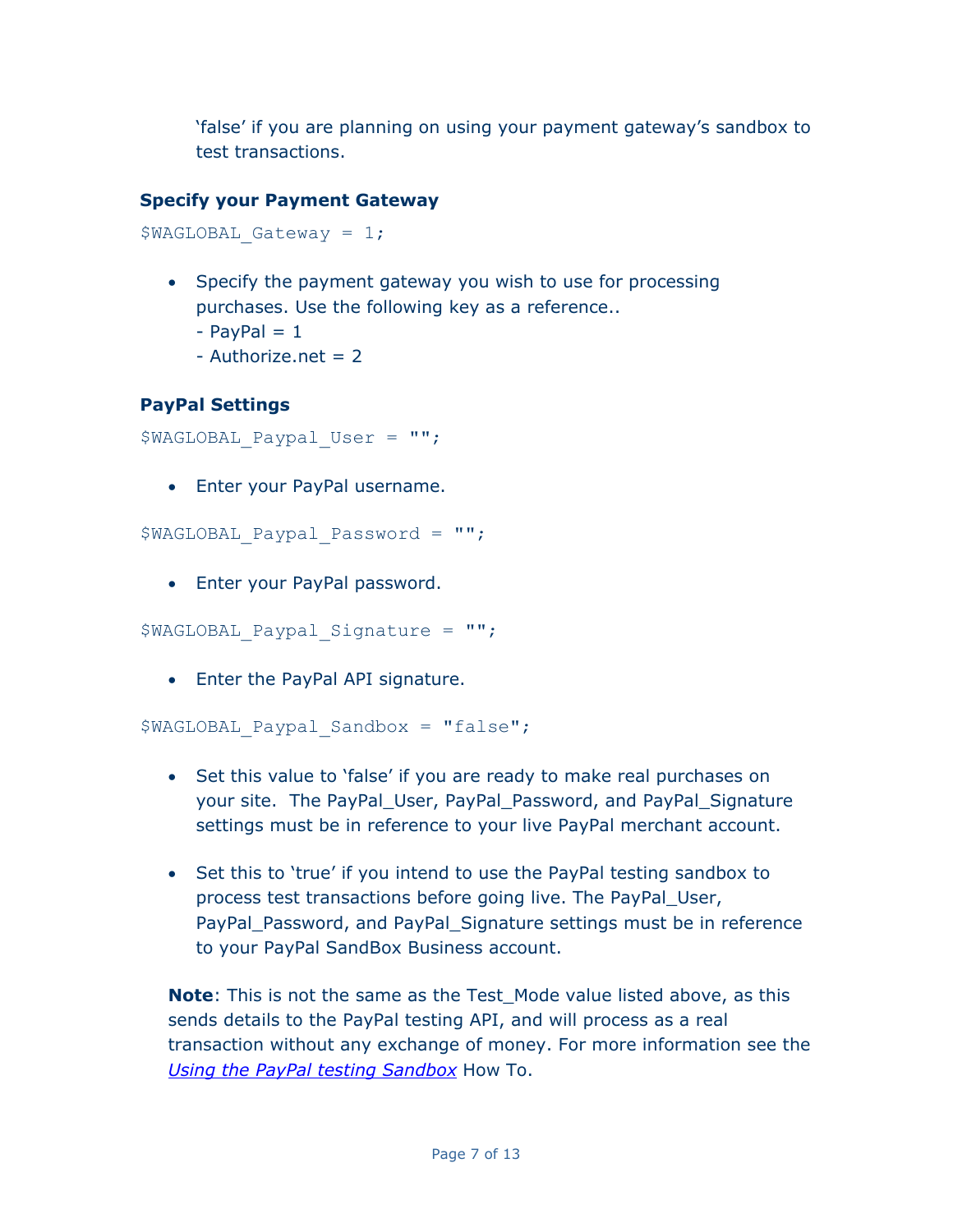## **Authorize.Net**

```
$WAGLOBAL Authnet login = "";
```
• Enter your Authorize.Net account login.

```
$WAGLOBAL Authnet tran key = "";
```
• Enter your Authorize.Net Transaction key that you obtained from Authorize.Net.

#### **Tax Settings**

PowerStore 2 handles tax by only charging tax for purchases that occur within the same state/province that your company operates in. The WA\_Globals file allows you to specify the appropriate tax rate that you wish to be applied here.

 $$WAGLOBAL$  TaxRate = 0.8;

• Enter the rate for sales tax for the location your business operates in.

**Note**: If you do not wish to charge tax in your store, or if tax is already included in the sale price of your products, enter 0 as your tax rate.

\$WAGLOBAL\_TaxState = "";

• Enter the state your business operates in.

**Note**: To implement a flat tax rate that is charged to all customers, leave this field blank.

#### **CAPTCHA Settings**

The CAPTCHA graphics included in each solution pack can be fully customized to appear as clear or obscure as desired. The following details the options available in the WA\_Globals.php file for customizing your CAPTCHA graphics.

```
$WAGLOBAL Captcha Width = "200" ;
```
• Specifies the width, in pixels, of the CAPTCHA image.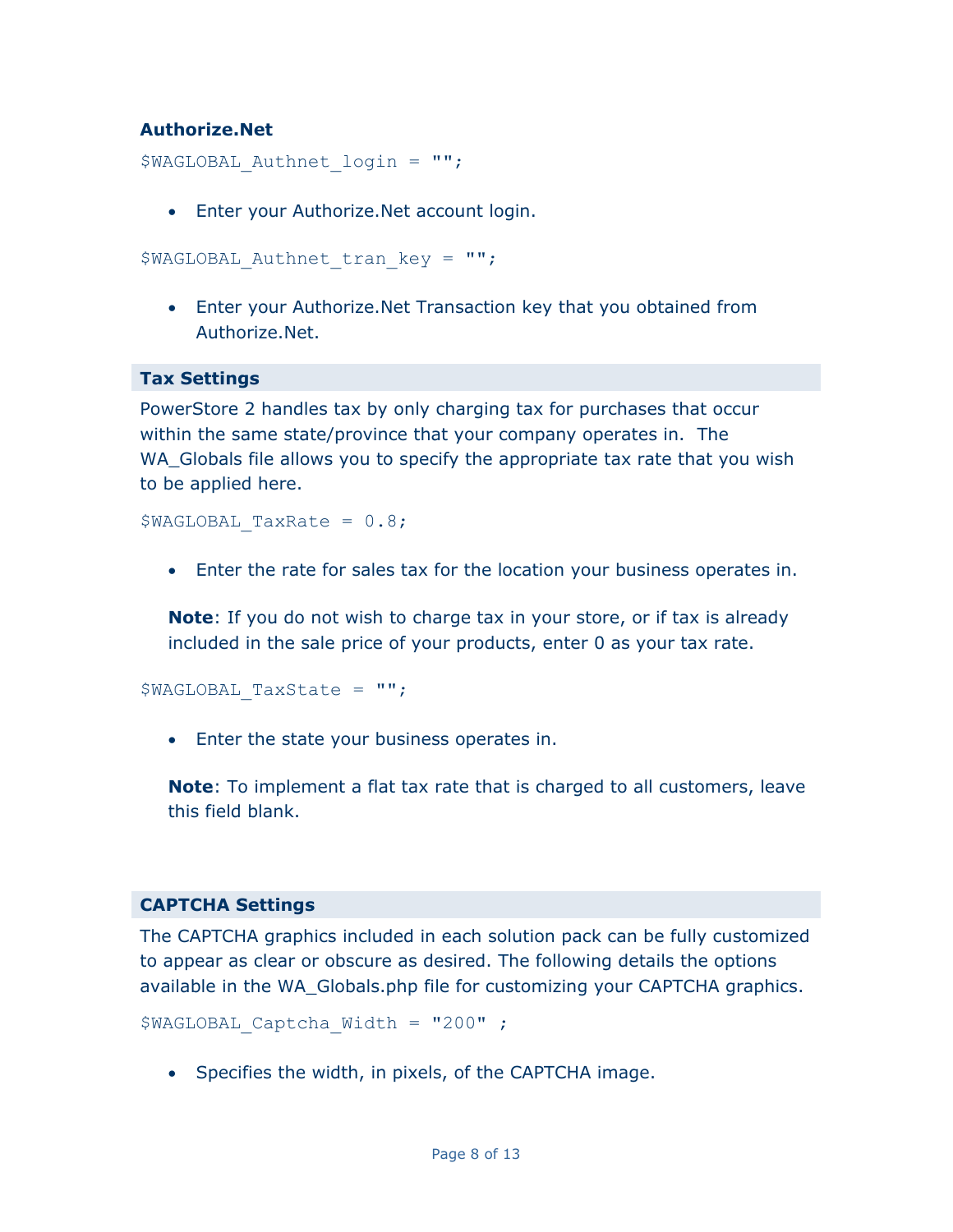\$WAGLOBAL Captcha Height = "40" ;

• Specifies the height, in pixels, of the CAPTCHA image.

```
$WAGLOBAL Captcha Characters = "3" ;
```
• Specifies the number of characters displayed in the CAPTCHA image. No less than 3 characters are permitted.

```
$WAGLOBAL Captcha Font = "Fonts/MOM T.TTF" ;
```
• Specifies the font used for the CAPTCHA characters. You can choose from any of the fonts included in the WA\_ValidationToolkit/Fonts directory.

\$WAGLOBAL Captcha BG = "ffffff" ;

• Specifies the hexadecimal code for the background color used for the CAPTCHA image. Note that the "#" character is not included.

```
$WAGLOBAL Captcha Noise = "FFFFFF" ;
```
• Specifies the hexadecimal code for the distortion used over the CAPTCHA characters. Note that the "#" character is not included.

\$WAGLOBAL\_Captcha\_Text = "000000" ;

• Specifies the hexadecimal code for the font color used for the CAPTCHA characters. Note that the "#" character is not included.

\$WAGLOBAL Captcha BG transparent =  $"0"$  ;

• Specifies the level of transparency for the CAPTCHA image. Note that the transparency is only visible if the page contains a background color other than white. Specify a decimal value between 0 and 1 (such as .25), where 0 equals no transparency, and 1 is complete transparency.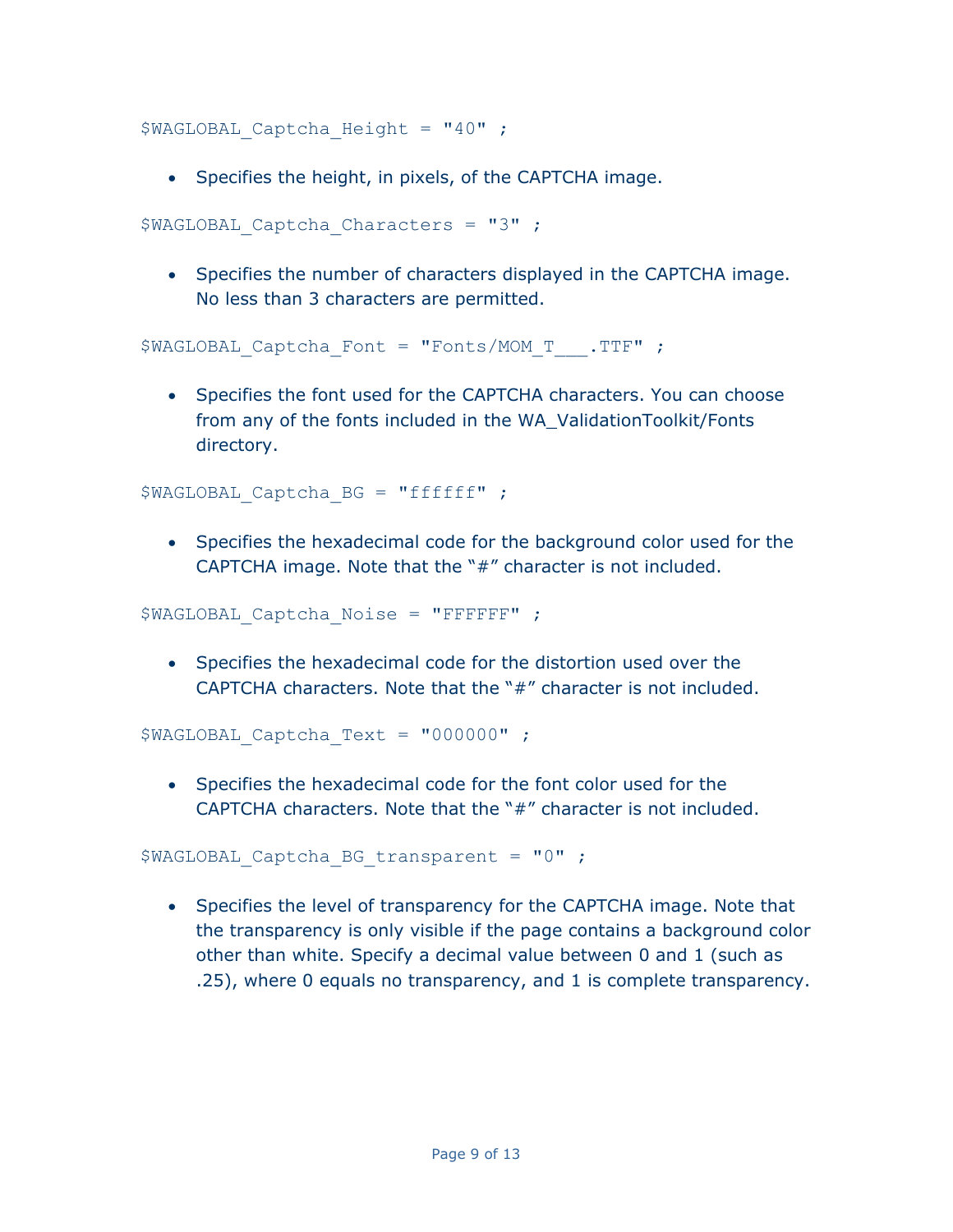#### **Email Settings**

For all email address sections, multiple email addresses can be used by separating each address with a comma (as shown below).

```
$WAGLOBAL_Email_To = "email1@domain.com, email2@yourdomain.com" ; 
$WAGLOBAL_Email_Server = "" ;
```
• If necessary, enter your Email Server Address between the two quotation marks.

**Note**: For most hosting servers, leaving this field blank will utilize the default mail server.

**Note**: For testing your contact form locally, enter localhost, or the appropriate name for your testing server.

## **Contact form email settings**

The following settings apply to the email that is sent from the contact form page.

```
$WAGLOBAL Contact Email Subject = "";
$WAGLOBAL Contact Email To = "" ;
$WAGLOBAL Contact Email CC = "" ;
$WAGLOBAL Contact Email BCC = "" ;
```
## **Verification email settings**

The following settings apply to the verification email that is automatically sent to users when registering on your site.

```
$WAGLOBAL Verification Email Subject = "" ;
$WAGLOBAL Verification Email FROM = "" ;
$WAGLOBAL Verification Email CC = "" ;
$WAGLOBAL Verification Email BCC = "" ;
```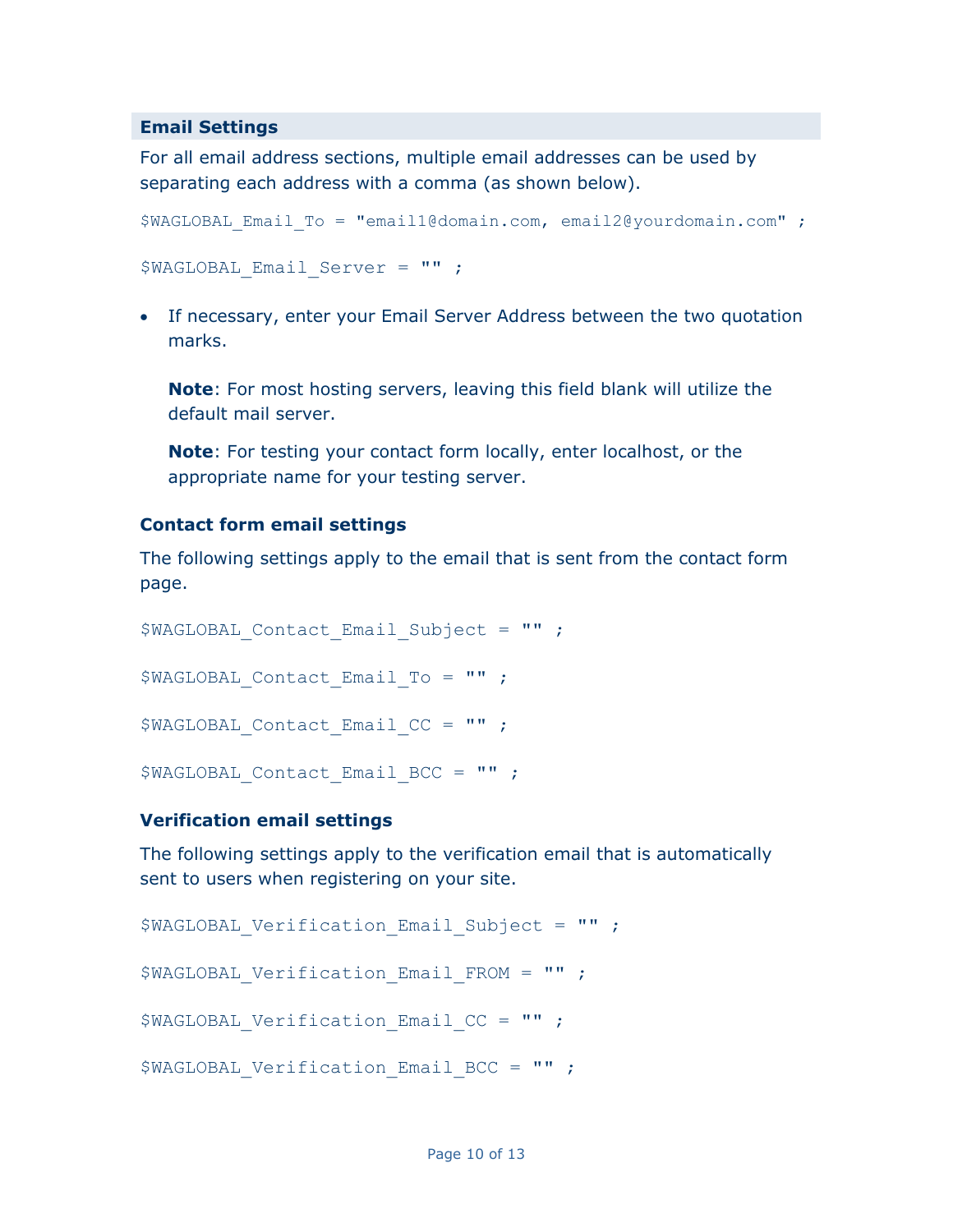## **Registration email settings**

The following settings apply to the registration email that is sent when a user registers on your site.

```
$WAGLOBAL Registration Email Subject = "" ;
$WAGLOBAL Registration Email FROM = "";
$WAGLOBAL Registration Email CC = "" ;
$WAGLOBAL Registration Email BCC = "" ;
```
## **Forgot password email settings**

The following settings apply to the 'forgot password' email that is sent to the user when they use the forgot password link.

```
$WAGLOBAL Password Email Subject = "";
$WAGLOBAL_Password_Email_FROM = "" ; 
$WAGLOBAL Password Email CC = "";
$WAGLOBAL Password Email BCC = "";
```
## **Payment receipt email settings**

The following settings apply to the payment receipt email that is sent to a customer after making a purchase.

```
$WAGLOBAL Receipt Email Subject = "Order Receipt" ;
$WAGLOBAL Receipt Email FROM = "yourname@yourdomain.com" ;
$WAGLOBAL Receipt Email CC = "" ;
$WAGLOBAL Receipt Email BCC = "";
```
## **Shipping confirmation email settings**

The following settings apply to the shipping confirmation email that is sent to a customer from within the Administrative back-end.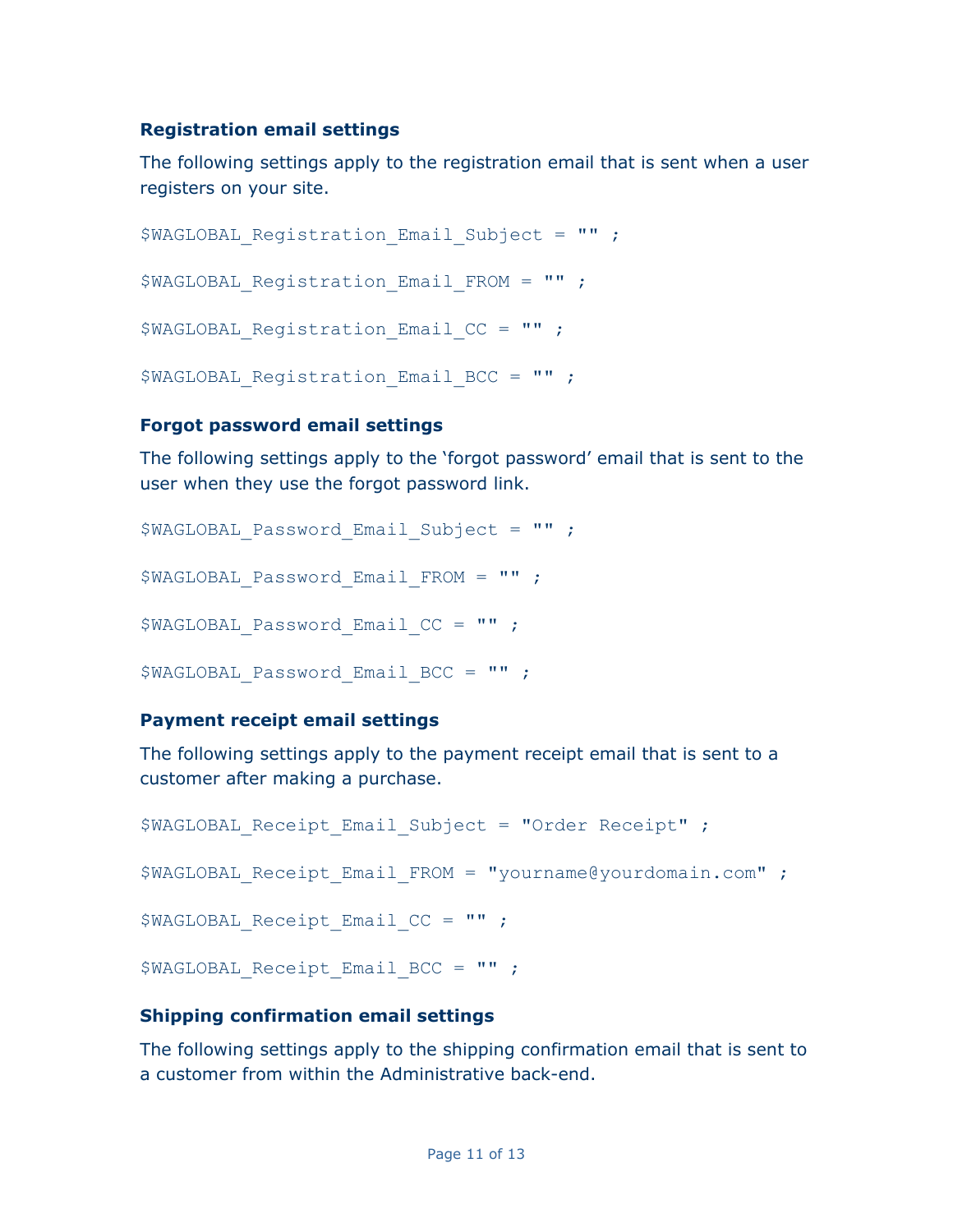```
$WAGLOBAL_Shipping_Confirm_Email_Subject = "Shipping 
Confirmation" ;
```

```
$WAGLOBAL_Shipping_Confirm_Email_FROM = 
"yourname@yourdomain.com" ;
```

```
$WAGLOBAL Shipping Confirm Email CC = "" ;
```

```
$WAGLOBAL Shipping Confirm Email BCC = "" ;
```